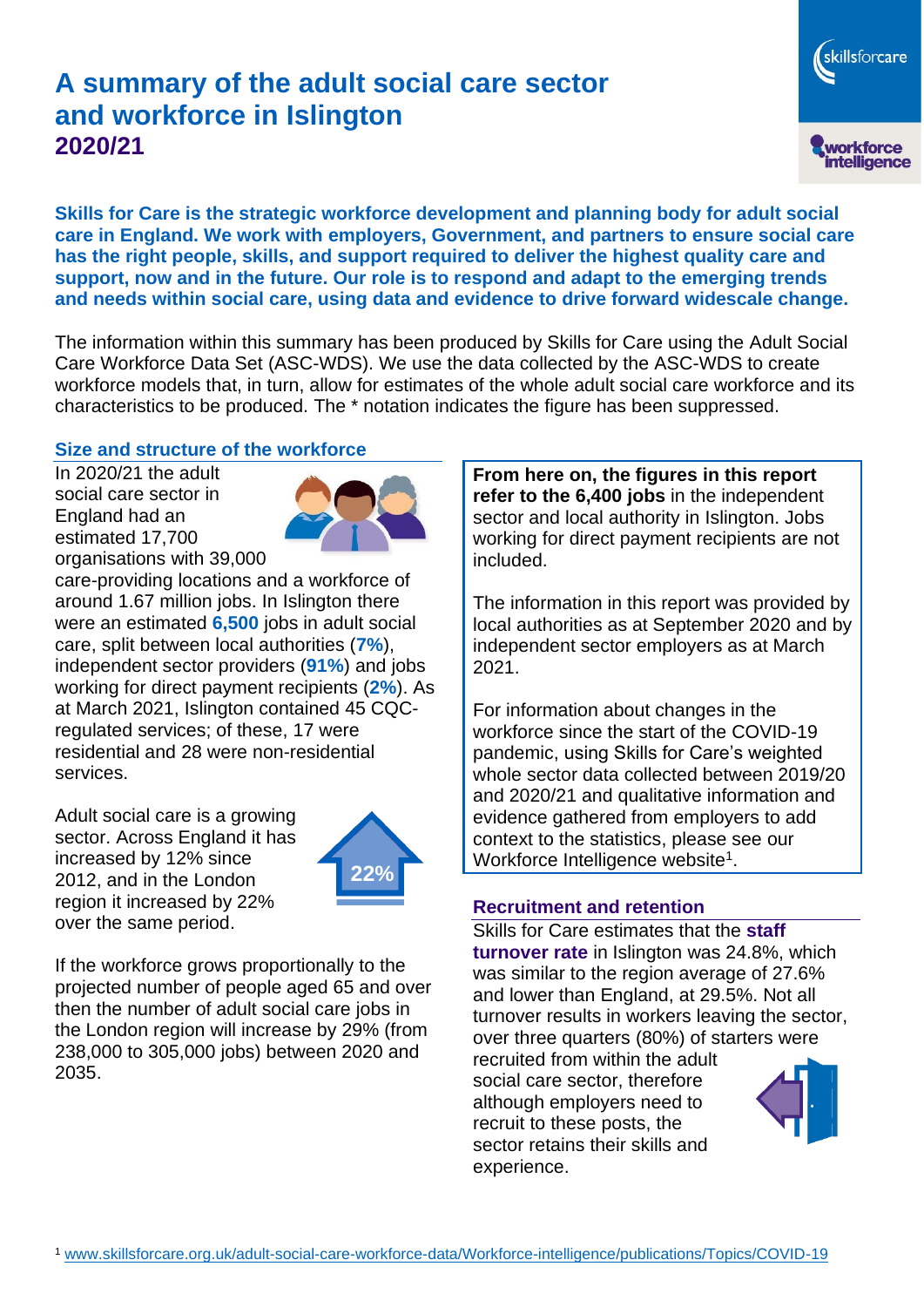Adult social care has an experienced 'core' of workers. Workers in Islington had on average **8.9 years of experience in the sector** and 88% of the workforce had been working in the sector for at least three years.

Using both workforce intelligence evidence and our links with employers and stakeholders across England, we know that recruitment and retention is one of the largest issues faced by employers. We have many resources and tools available to help, for example the 'Values-based recruitment and retention toolkit'<sup>2</sup> and 'Seeing potential: widen your talent pool'. <sup>3</sup> For more information please visit: [www.skillsforcare.org.uk/recruitment-retention](http://www.skillsforcare.org.uk/recruitment-retention)

#### **Employment information**

We estimate Islington had **6,400** adult social care jobs employed in the local authority and independent sectors. These included 550 managerial roles, 275 regulated professionals, 4,800 direct care (including 3,700 care workers), and 800 othernon-care proving roles.

The average number of **sickness days** taken in the last year in Islington was 7.9, (8.5 in London and 9.5 across England). With an estimated directly employed workforce of 5,600, this would mean employers in Islington lost approximately **45,000 days to sickness in 2020/21**. In England levels of staff sickness have nearly doubled over the course of the pandemic between 2019/20 and 2020/21, in total around 6 million extra days were lost to sickness than in the year before.

Around two fifths (39%) of the workforce in Islington were on zero-hours contracts. Around two thirds (64%) of the workforce usually worked full-time hours and 36% were part-time.

### **Chart 1. Proportion of workers on zero hours contracts by area**

| England   | 25% |  |     |
|-----------|-----|--|-----|
| London    |     |  | 42% |
| Islington |     |  | 39% |

### **Workforce demographics**

The majority (77%) of the workforce in Islington were female, and the average age was 44.5 years old. Workers aged 24 and



under made up 6% of the workforce and workers aged over 55 represented 24%. Given this age profile approximately 1,500 people will be reaching retirement age in the next 10 years.

Nationality varied by region, in England 83% of the workforce identified as British, while in the London region this was 63%. An estimated 74% of the workforce in Islington identified as British, 12% identified as of an EU nationality and 15% a non-EU nationality, therefore there was a similar reliance on EU and non-EU workers.

### **Pay**



Table 1 shows the full-time equivalent annual or hourly pay rate of selected job roles in Islington (area), London (region) and England. All figures

represent the independent sector as at March 2021, except social workers which represent the local authority sector as at September 2020. At the time of analysis, the National Living Wage was £8.72.

#### **Table 1. Average pay rate of selected job roles by area**

|                                 | <b>England</b> | <b>Region</b> | Area    |  |  |
|---------------------------------|----------------|---------------|---------|--|--|
| Full-time equivalent annual pay |                |               |         |  |  |
| Social Worker <sup>t</sup>      | £37,100        | £44,500       | £42,600 |  |  |
| Registered nurse                | £33,600        | £34,700       | £36,100 |  |  |
| Hourly pay                      |                |               |         |  |  |
| National Living<br>Wage         | £8.72          | £8.72         | £8.72   |  |  |
| Senior care worker              | £10.00         | £10.43        | £10.68  |  |  |
| Care worker                     | £9.29          | £9.70         | £9.91   |  |  |
| Support and<br>outreach         | £9.53          | £10.19        | £10.53  |  |  |

†Local authority social workers only.

Please note that pay varies by sector, with local authority pay generally being higher than independent sector pay.